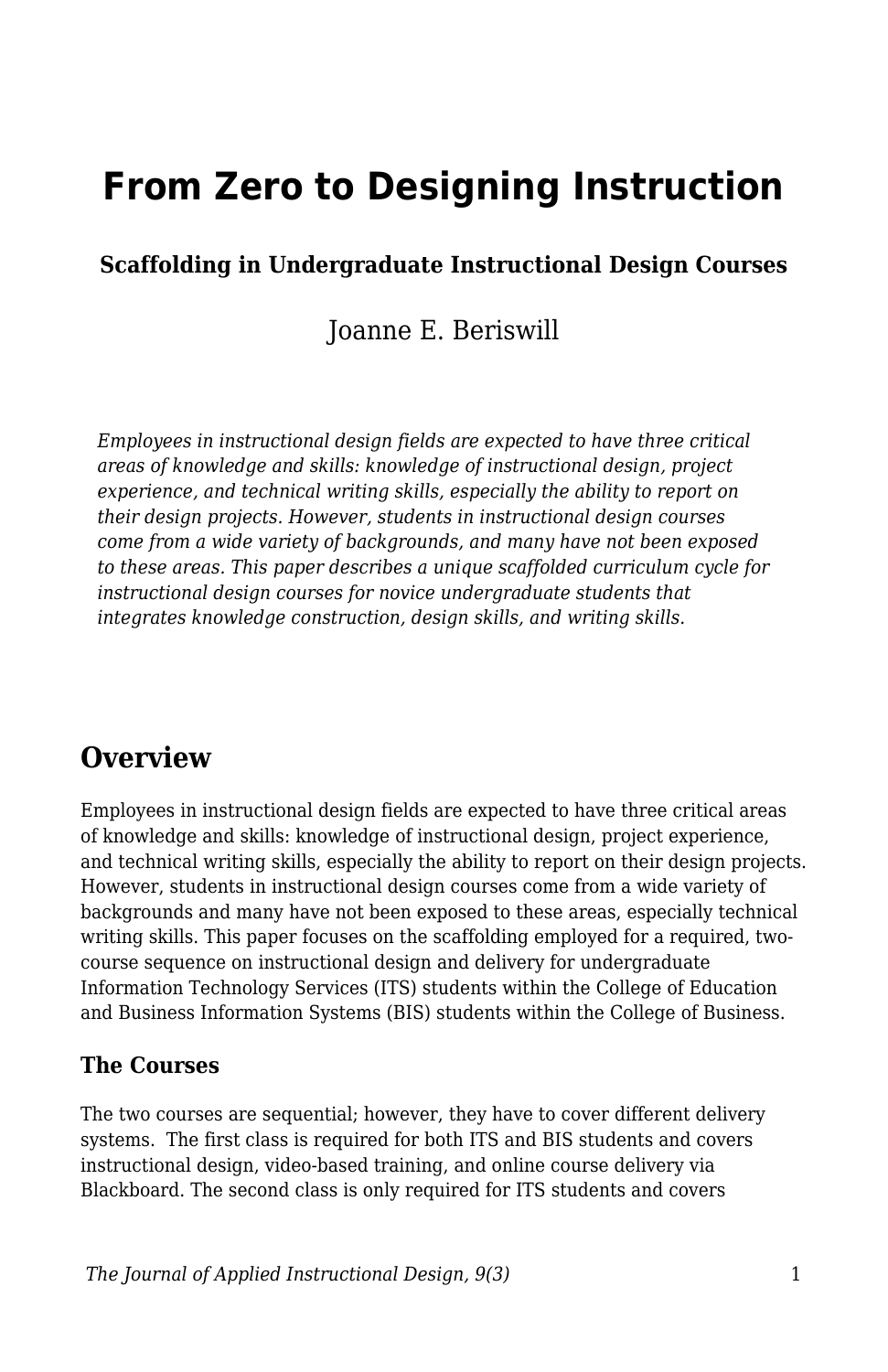instructional design and face-to-face training, essential for students from the College of Education. The majority of the students graduating as ITS or BIS majors seek jobs as technical support personnel. While their first jobs most likely will not require technical writing nor instructional design, as they progress or advance at their jobs, the graduates may require skills such as technical writing, instructing those they supervise, and making effective presentations. Therefore, those skills are the foundation of the courses.

#### **Students**

The only prerequisite for the sequence is a course entitled "Presenting with Media" that predominantly explores advanced uses of PowerPoint. Most students are in their senior year but have not had a course on instructional design. The students' writing skills vary widely from very poor to above average; however, to date, none have technical writing experience.

#### **Scope**

The three projects for the courses address two types of instruction: face-to-face and online delivered via the Blackboard-based course management system. For each of the three projects, the students must demonstrate their knowledge of instructional design; they must design, develop, and deliver instruction projects; and they must write a report reflecting on the instruction they have designed. Table 1 compares the foundational core of the courses: instructional design knowledge, project stages, and corresponding report sections. The courses focus on the following phases: analysis, content design/development, instructional design/development, media design/development, formative evaluation, and delivery/implementation. The knowledge aspect includes readings for the course from the textbook, *Designing Effective Instruction* (Morrison et al., 2012) with supplementary information on motivation, advanced organizers, graphic organizers, designing for e-learning, visual design, and usability testing. The project materials are designed and developed in successive approximations (Allen & Sites, 2012) through a variety of deliverables, beginning with a exploratory analysis of possible lesson topics and ending with the completed multimedia and print-based materials. The report includes sections for analysis, instructional design (relating to content design and instructional design decisions), media design, formative evaluation, and implementation.

Table 1

Foundational Core of the Courses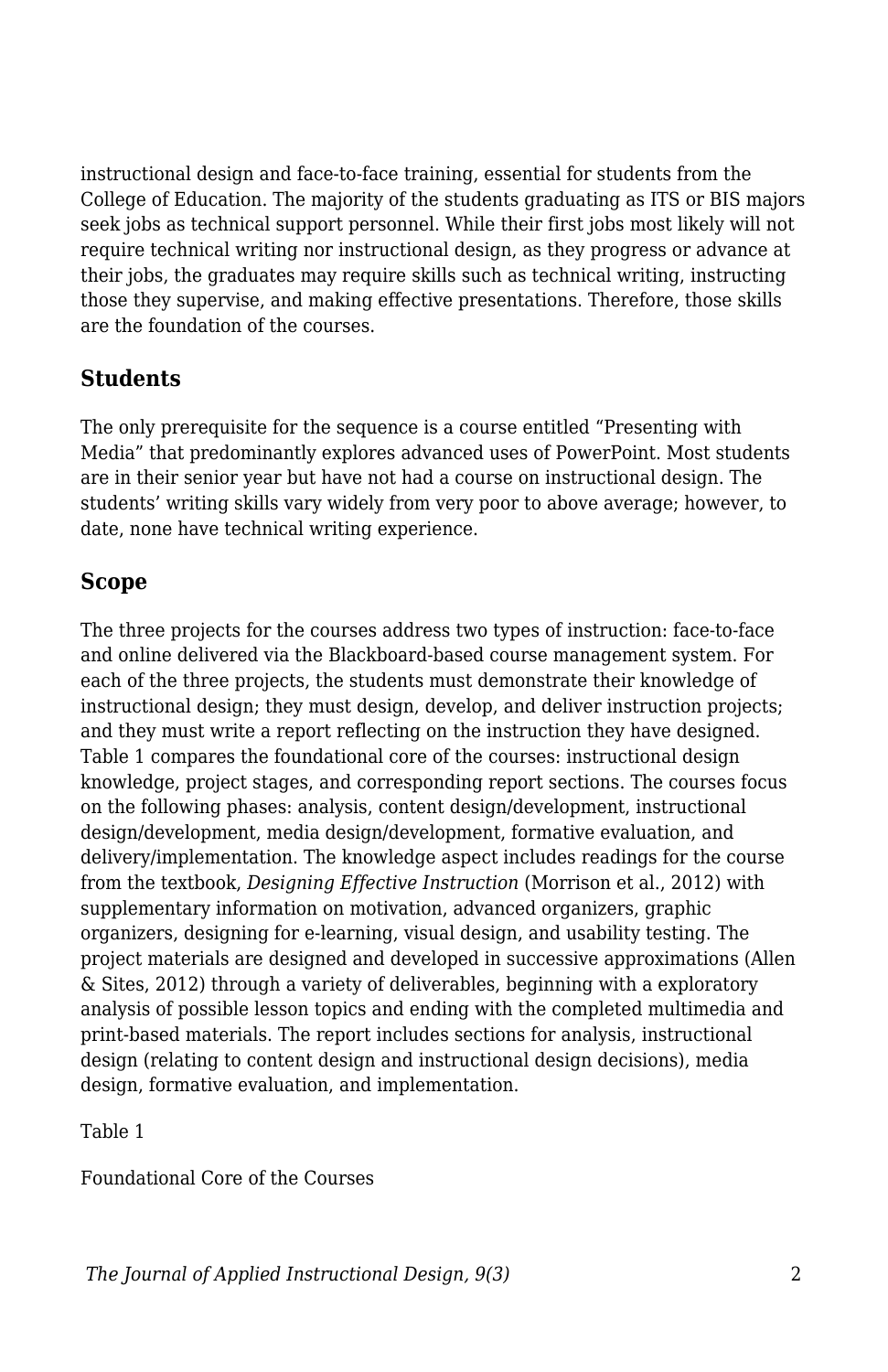| Knowledge                                                                                                                                                                                                                                                                                                          | Project                                                                                                                          | Report                                            |
|--------------------------------------------------------------------------------------------------------------------------------------------------------------------------------------------------------------------------------------------------------------------------------------------------------------------|----------------------------------------------------------------------------------------------------------------------------------|---------------------------------------------------|
| <b>Analysis</b>                                                                                                                                                                                                                                                                                                    |                                                                                                                                  |                                                   |
| Ch 2: Needs Analysis<br>Ch 3: Student Analysis<br>Ch 3: Contextual Analysis                                                                                                                                                                                                                                        | Lesson Topics Exploration<br>Analysis                                                                                            | Analysis Section                                  |
| <b>Content Design/Development</b>                                                                                                                                                                                                                                                                                  |                                                                                                                                  |                                                   |
| Ch 4: Content/Task Analysis<br>Ch 5: Objectives<br>Ch 6: Sequencing                                                                                                                                                                                                                                                | <b>Content Draft</b>                                                                                                             | Instructional Design Section                      |
| Instructional Design/Development                                                                                                                                                                                                                                                                                   |                                                                                                                                  |                                                   |
| Motivation (ARCS Article Handout)<br>Advance Organizers (Supplement)<br><b>Graphic Advance Organizers</b><br>(Supplement)<br>Ch 7: Instructional Strategies<br>Ch 9: Developing Instructional<br>Materials<br><b>Developing Practice Activities</b><br>(Supplement)<br>Ch 12: Developing Evaluation<br>Instruments | <b>Pre-Instructional Activities</b><br><b>Instructional Presentation</b><br>Guided and Independent Practice<br><b>Activities</b> | <b>Instructional Design Section</b>               |
| Media Design/Development                                                                                                                                                                                                                                                                                           |                                                                                                                                  |                                                   |
| Ch 8: Message Design<br>Ch 10: Considerations for<br>Technology-Based Instruction<br>Visual Design (Supplement)<br>Designing for E-learning<br>(Supplement)                                                                                                                                                        | Completed Multimedia and Print-<br><b>Based Materials</b>                                                                        | Media Design Section                              |
| <b>Formative Evaluation</b>                                                                                                                                                                                                                                                                                        |                                                                                                                                  |                                                   |
| Ch 13: Formative & Summative<br>Fvaluation<br><b>Usability Testing (Supplement)</b>                                                                                                                                                                                                                                | <b>Usability Testing</b>                                                                                                         | Formative Evaluation Section                      |
| Delivery/Implementation                                                                                                                                                                                                                                                                                            |                                                                                                                                  |                                                   |
| Ch 15: Planning for Instructional<br>Implementation                                                                                                                                                                                                                                                                | Delivery of Lesson                                                                                                               | <b>Implementation Section</b><br>Completed Report |

### **Sequencing**

The process for each project employs the identifiable prerequisite sequencing method (Morrison et al., 2012) that follows a basic instructional design process: analysis, content design, instructional design, media design, formative evaluation (for usability testing), and implementation/delivery (see Table 1). With each step of the process, the students follow a knowledge-application-reflection cycle. They build or review knowledge about that step, apply that knowledge as they design their instructional project materials, and report on their process.

#### **Scaffolding**

The course curriculum is scaffolded to add support to the novice students. Scaffolding involves adding structured guidance to complex instructional tasks (Wood et al., 1976). It can be in the form of giving frequent corrective feedback, providing simplified tasks to complete as precursors of the complex task, or providing reference and resource materials to assist in completing the complex task. This scaffolding is removed over time so that the end goal of having the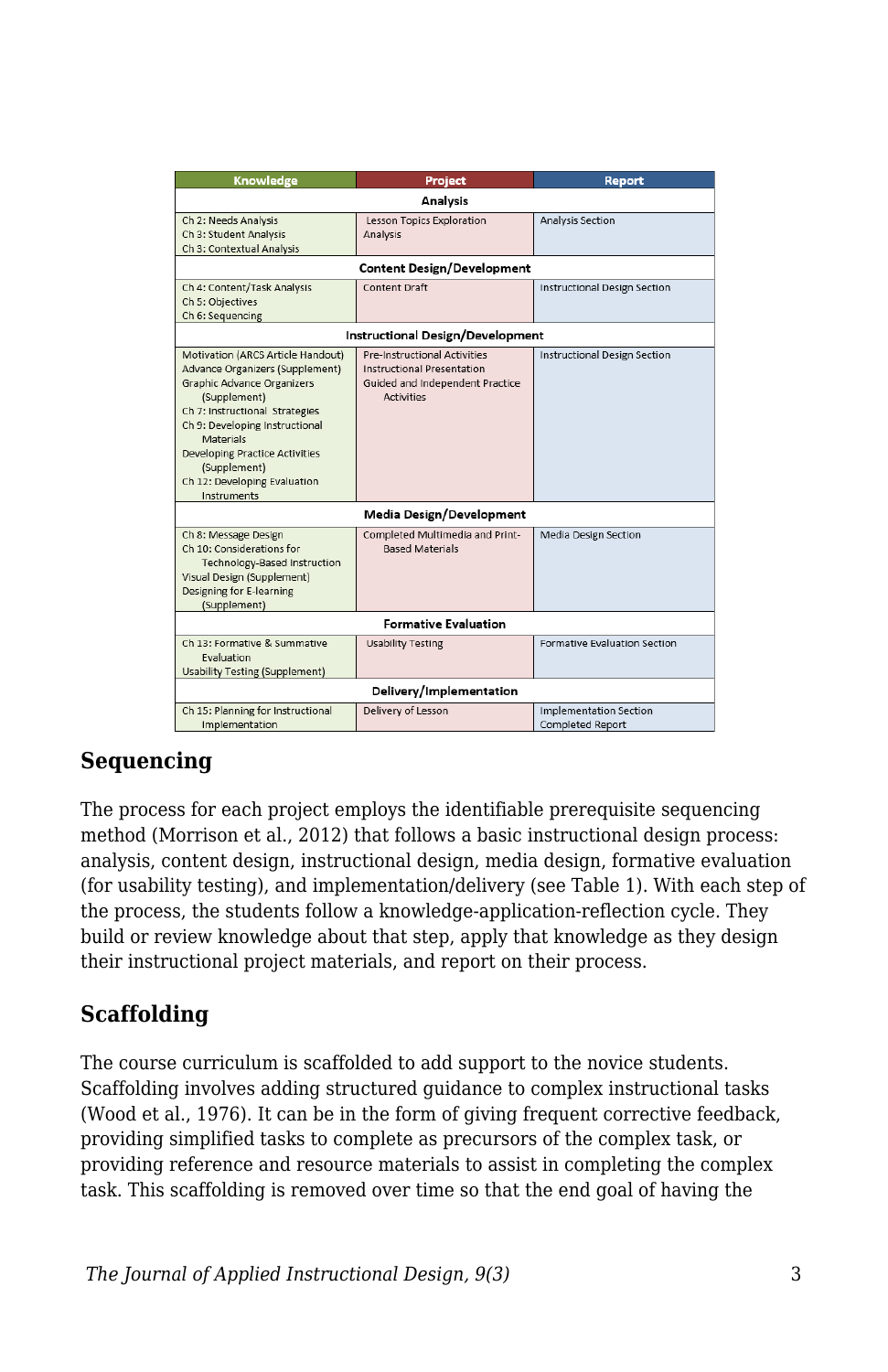students complete the complex instructional task independently—still remains intact. The sections that follow illustrate the way scaffolding is employed for the three separate projects.

# **Course 1: Project 1**

The first project spans the entire first course (see Figure 1). In the first two weeks of the course, the instructor, acting as a Subject Material Expert (SME), demos four procedures that can be chosen as the topic for the projects: creating design masters in PowerPoint, touching up photos with Photoshop, creating animated gifs with Fireworks, or basic coding of HTML pages. The students use the SMEprovided demo video of their chosen topic for their own lesson materials. However, they have to modify the content information because they must make the instruction match their own sample files and practice activities. Controlling the topics provides scaffolding because the content scope is appropriate for a 10-12 minute instructional video, one of the final deliverables of the project. The students work on projects individually; however, by having multiple students on the same topic, they can act as expert reviewers for each other during usability tests. The knowledge, project, and report aspects of this project work together to support the student's understanding of design. Additionally, all the topics are procedural knowledge so that narrows the types of instructional strategies needed.

Figure 1

Scaffolding in the First Project's Cycles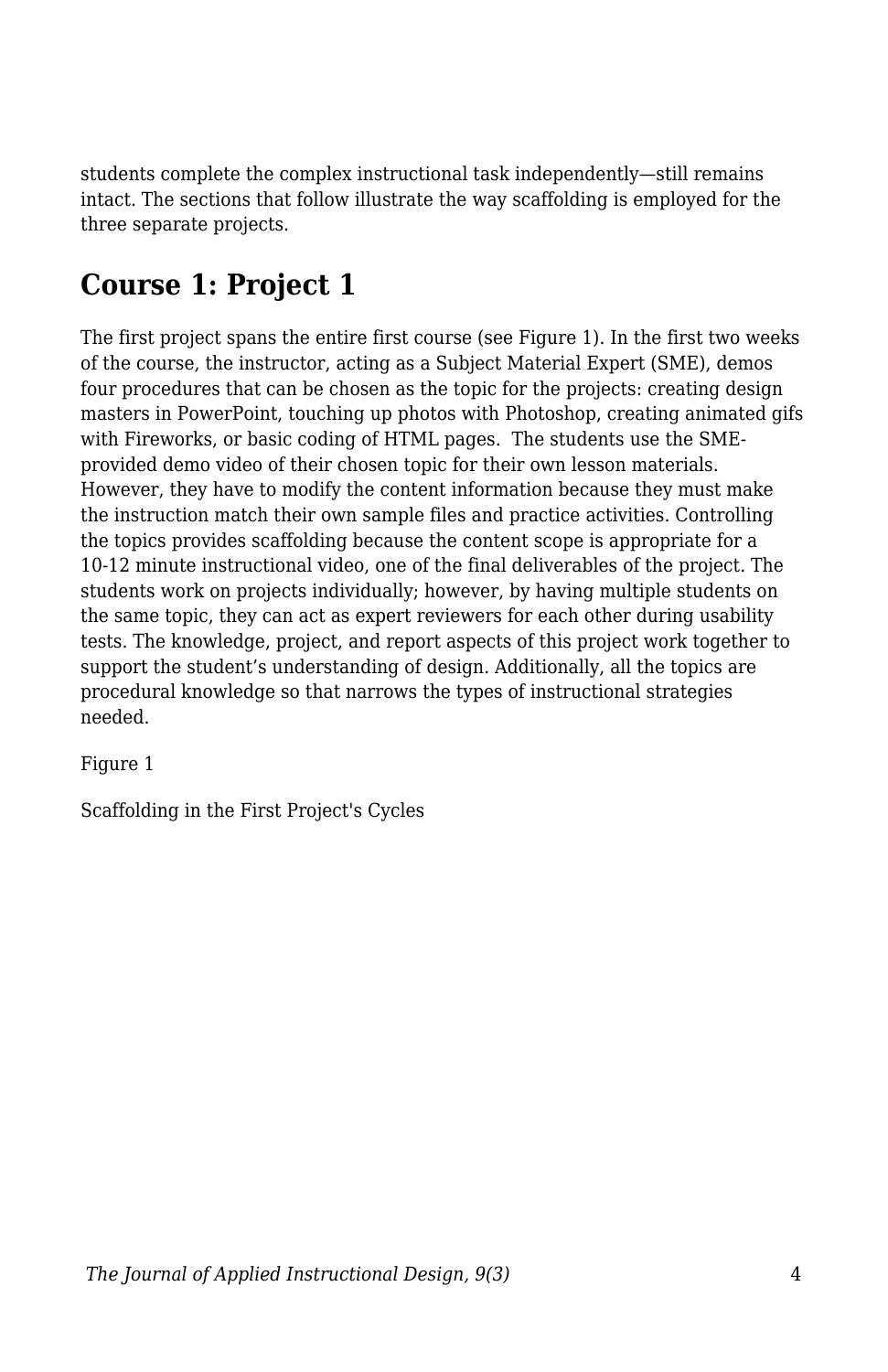

### **Knowledge**

For the first project, the cycle of knowledge learning begins with having the students read a textbook chapter or supplement. As they read, they have a series of understand and apply level focus questions (Anderson & Krathwohl, 2001) to complete before attending class. During the class, the instructor brings up the empty focus question file and carries out a collaborative discussion with the students. As the students discuss the questions and how they apply to their situation, they are constructing their own knowledge of the field and tying that to their own experiences. The instructor facilitates the discussion, clarifying and sharing her insights on the topics, as well. As the discussion progresses, the students are able to correct and amplify their own focus question answers.

### **Project**

Since instructional design, development, and delivery is a complex task, the students begin to apply their design knowledge through problem-based learning activities (Duch et al., 2001) during class; then, they work on their design projects. The process used for the design project is analysis, design/development with formative evaluation through usability testing during the design/development iterations, and delivery. The students begin designing, developing, and delivering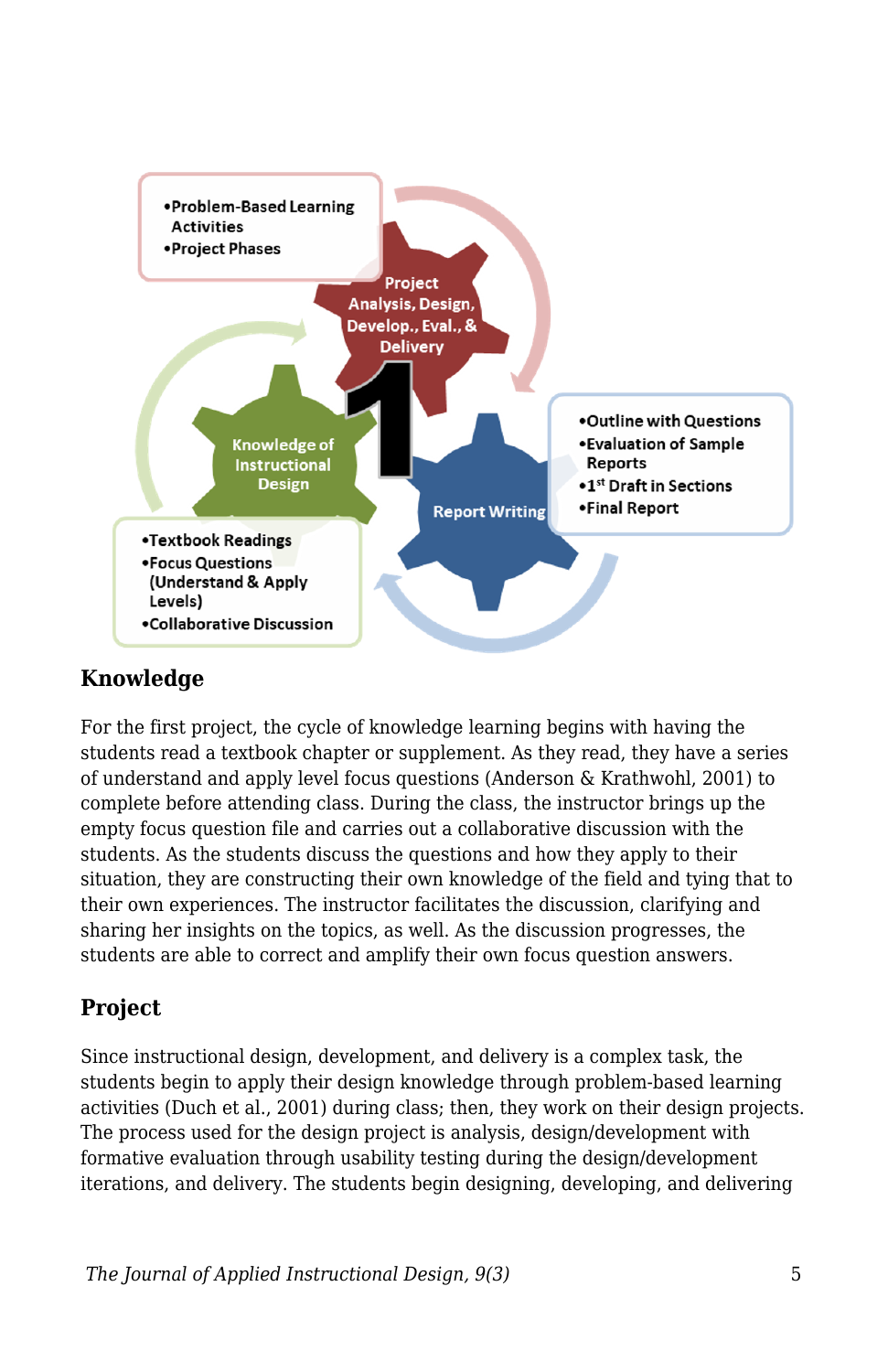their own instruction. They answer planning-related questions, such as content availability, possible practice activities, technology needs, and audience availability. The project deliverables include the procedural task analysis (for usability test 1), print-based tutorial mockup (for usability test 2), final draft printbased tutorial, video-based tutorial mockup (for usability test 3), final draft videobased tutorial, instructions and practice activities (for usability test 3), and Blackboard course. The students carry out limited usability testing with one expert reviewer and two or more novice users. Finally, the students deliver the instruction by taking each others' courses.

### **Report**

The report writing phase of the first project follows the sequencing of the textbook with sections on analysis, instructional design (including content design), media design, formative evaluation, implementation (Morrison et al., 2012). To begin the report writing process for a given section, the students first receive an outline of the section with descriptions and prodding questions. For example, the audience analysis section prompt is "Give a detailed description of the students this lesson is geared toward. Use the slides from class and the descriptions of learner characteristics from the textbook. You should describe at least 5 characteristics." Next, they read sample reports and score them based on their quality and completeness in answering the section questions. Then they are ready to write the section in accordance with their own instructional project. They turn in each section for instructor review. After completing several sections, the students meet individually with the instructor to discuss their own writing efforts. When all the sections are completed, the students submit their final report.

## **Course 2: Project 2**

The second project takes approximately 60 % of the second class and involves the students designing face-to-face training on the evolution of a type of technology (see Figure 2). This topic limits the types of knowledge taught to facts and concepts. In the past, students have chosen everything from commonly acknowledged technologies, such as laptops and cellphones, to non-traditional technologies, such as coffee makers. To constrain the scope, the students are limited to 10-15 total minutes for their training and practice activities.

Figure 2

Scaffolding in the Second Project's Cycles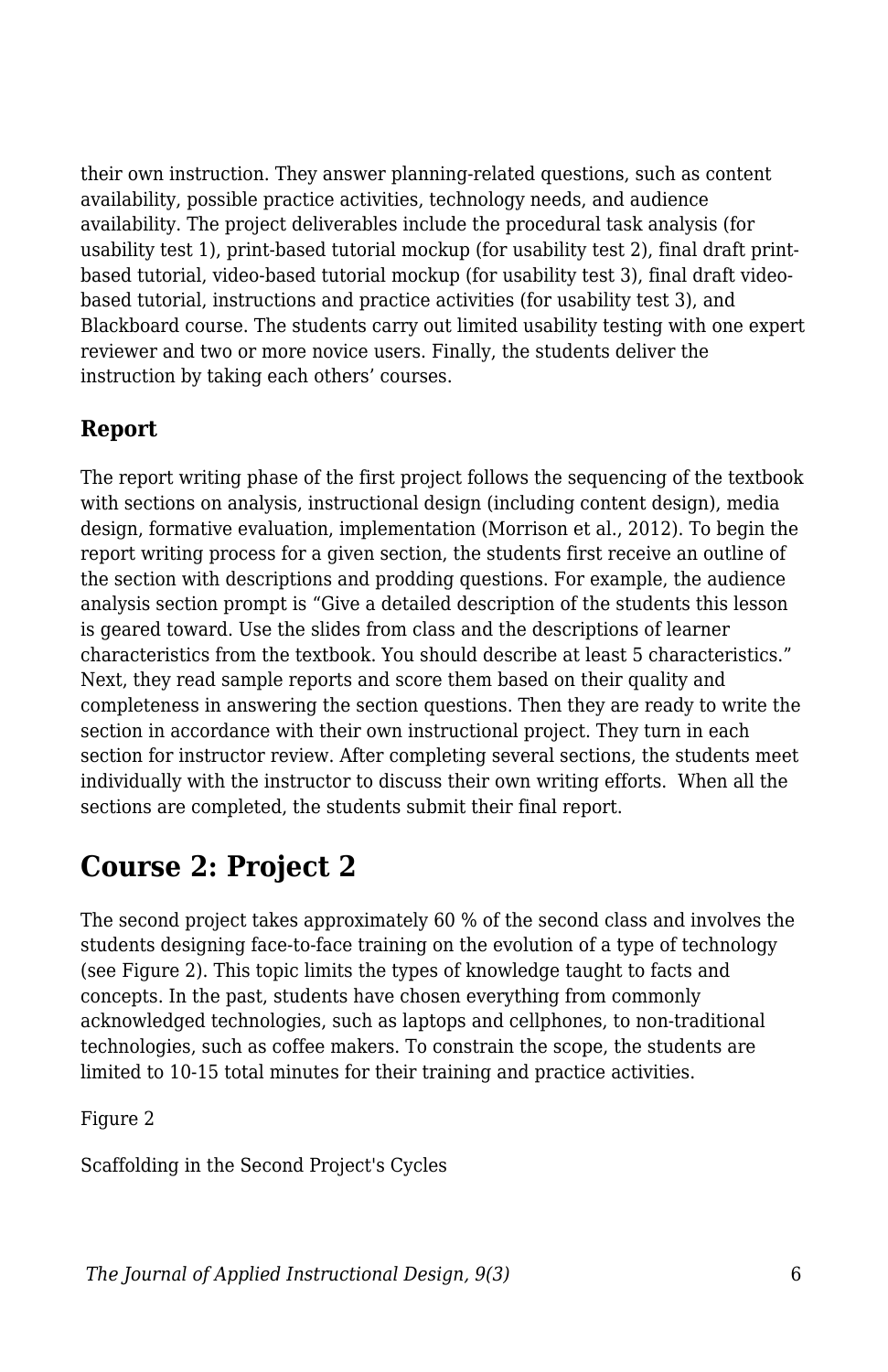

### **Knowledge**

Since the students have completed the readings during the first course and applied them to their first project, they can take more responsibility. Individually or in pairs, they present an interactive review of the pertinent readings for 15-20 minutes with a 5-minute practice activity they have designed.

### **Project**

For project 2, the students complete problem-based activities just for the tasks that are specific to the delivery method of face-to-face training, such as voice projection, movements and gestures, and vocal variety. The students still need much accountability. As with the first project, the students must turn in drafts of their instruction periodically through the project process so that they can do usability testing and focus on improvements. Project deliverables include a content outline (for usability test 1), presentation mockup (for usability test 2), slide design options (for usability test 2), slide design options (for usability test 2), and final presentation slides. The students carry out limited usability testing with one expert reviewer and two or more novice users. During both usability tests, the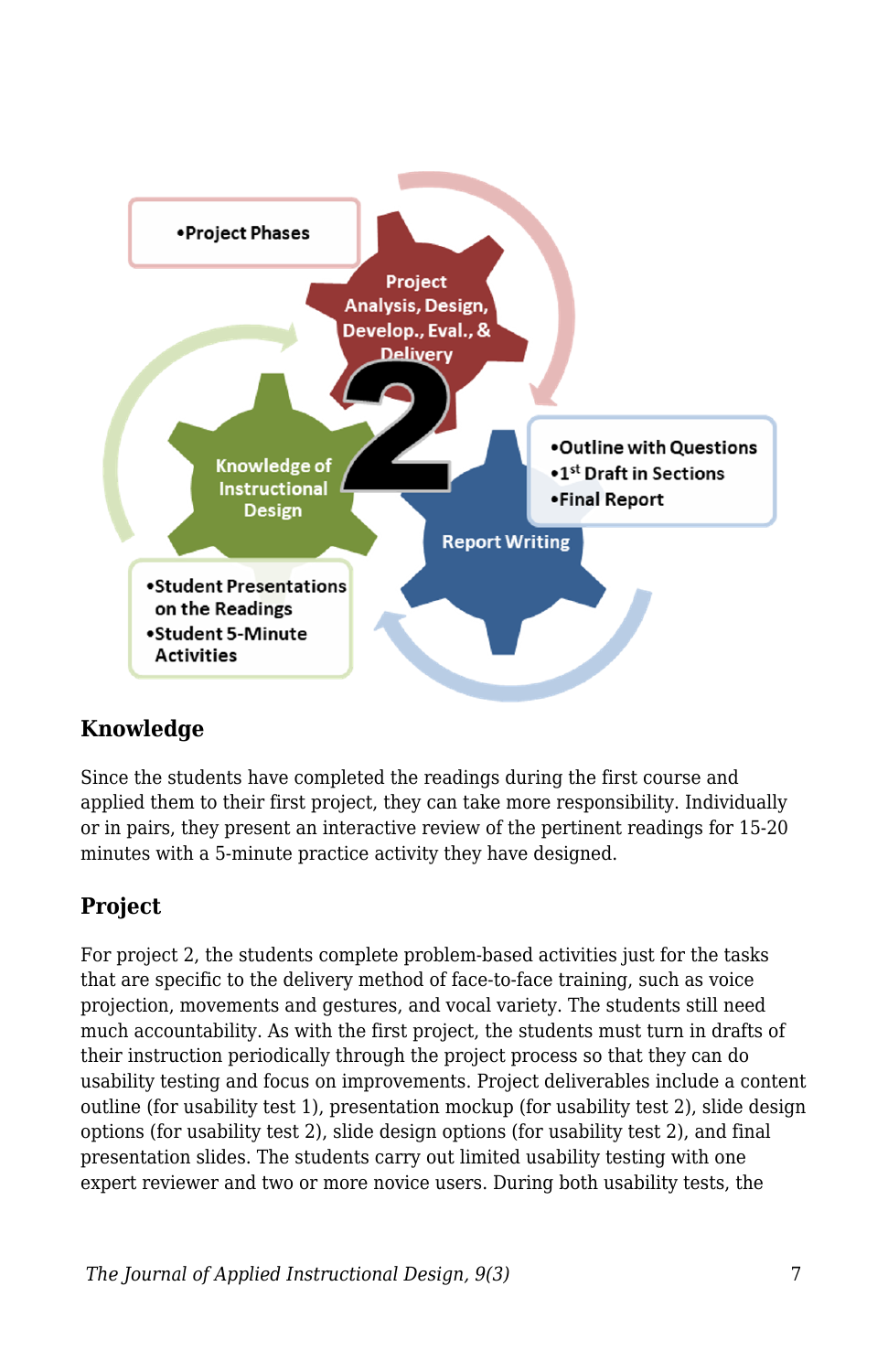students provide the participants with a hardcopy of the deliverables and also present the information verbally. Finally, the students deliver the instruction to an audience of their classmates.

### **Report**

The students follow the same report outline with descriptions and prodding questions that they used for their first project. Since they have already completed one report successfully, they do not need to analyze sample reports formally, but they do have access to them. They turn in each section for instructor review and have an individual meeting with the instructor in the middle of the project. As with project 1, when all sections are completed, the students submit their final report.

# **Course 2: Project 3**

The goal of the two instructional design courses is for students to be able to carry out their own instructional design projects. Therefore, the third design project is designed to remove the majority of the instructional scaffolding, in order to make students as independent as possible (see Figure 3). For this project, the students must design concept, procedure training based on the use of a computer program of their choice. The 10-15 minute lesson may be delivered face-to-face or via instructional video. Previous project topics include creating music tracks, job searching techniques, designing infographics, and how to select a vehicle that meets a person's needs. For classes begin with a roundtable session in which students share their progress on the project, things with which they are having difficulty, and what their plan is for the lab time. If there are areas where a number of students could use refresher instruction on an aspect of instructional design, the instructor provides a quick review. The remainder of the class is used as a lab, during which the instructor circulates and facilitates the students' design process.

Figure 3

Scaffolding in the Third Project's Cycles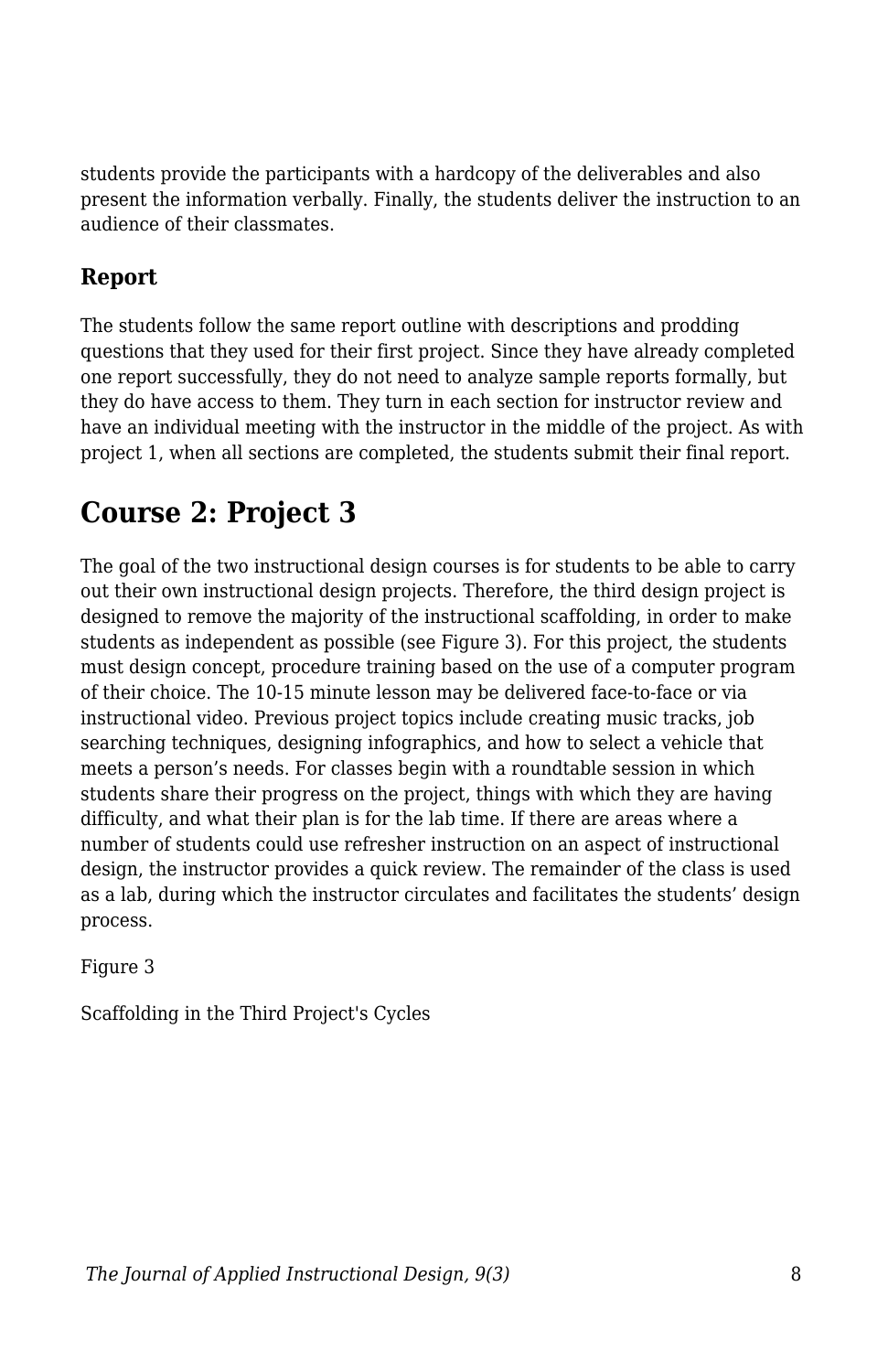

### **Knowledge**

By project 3, the students have internalized most of their knowledge of instructional design. As needed, the instructor carries out an interactive review, usually 5-10 minutes with students. Usually, if three or more students are having a need for the same instruction, this is carried out using the instructor station and is projected.

### **Project**

There is much more lab time during the class period during project three because the readings and problem-based activities no longer need to take place. The atmosphere is like a design studio with students working on their projects with the mentoring of their instructor and creative feedback from their peers. The students make their own contract with the instructor that includes the deliverables they will be creating and their due dates. Students must carry out at least two usability tests on their deliverables. They deliver their instruction to their classmates during the last few class sessions and the exam session.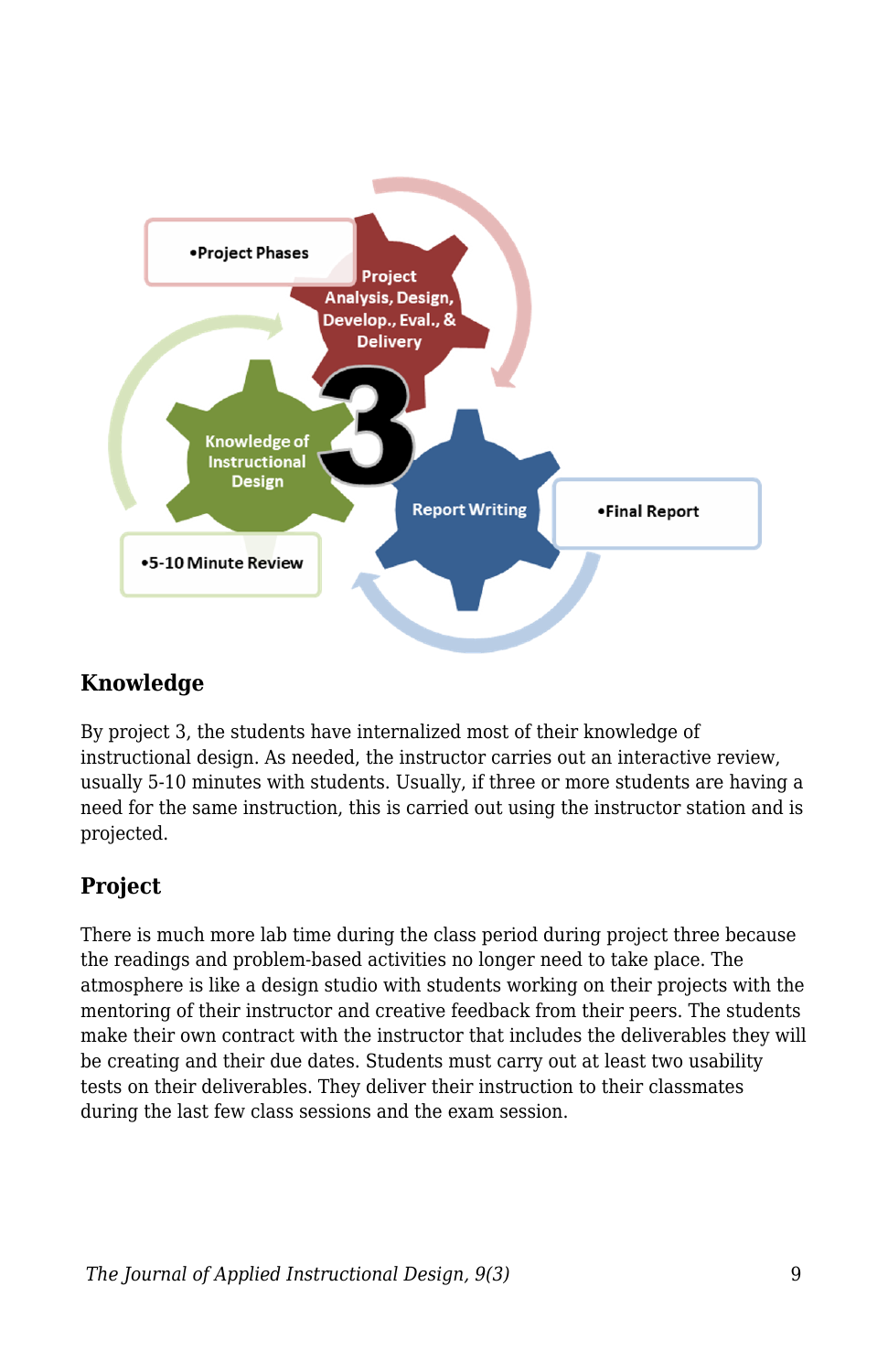### **Report**

By project 3, the students have also internalized much of the report writing process. They are not required to turn in individual sections; however, some students request feedback on them during class lab times. Additionally, there is a free review day ten days before the final reports are due. The majority of the students choose to submit their reports for free review; although, at that point there are usually only minor improvements needed. For the free review, the report is graded according to the report rubric and detailed feedback is given. The student can choose whether to make the revisions or submit the report as is. Thus far, most of the students who have submitted their reports for free review have also made the revisions, resulting in high-quality final reports.

## **Conclusions**

Traditionally, graduate programs have prepared instructional designers. However, this two-course sequence introduces instructional design skills at the undergraduate level in order to expose BIS and ITS students to other ways of supporting technology endeavors.

This curriculum design provides ample opportunities for students to practice their knowledge and skills. All projects are based on authentic instructional design tasks that are at the same difficulty level. Scaffolding enables students to create highquality materials throughout the three-project sequence, as they built up their instructional design expertise. As scaffolding is removed, the design process is also shortened. Project 1 extends over fifteen weeks; project 2 spans ten weeks; and project 3 lasts only five weeks. While the two-course sequence is a timeintensive undertaking for both students and instructor, it results in systematicallyproduced instruction and design reports that are polished and effective. As projects progress, grading and feedback cycles are less frequent and take less time due to increasing initial quality as the students progress through the projects. The increasing quality of deliverables paralleled with movement toward independent work indicates that this scaffolded approach is effective.

### **References**

Allen, M., & Sites, R. (2012). *Leaving ADDIE for SAM: An agile model for developing the best learning experiences*. American Society for Training and Development.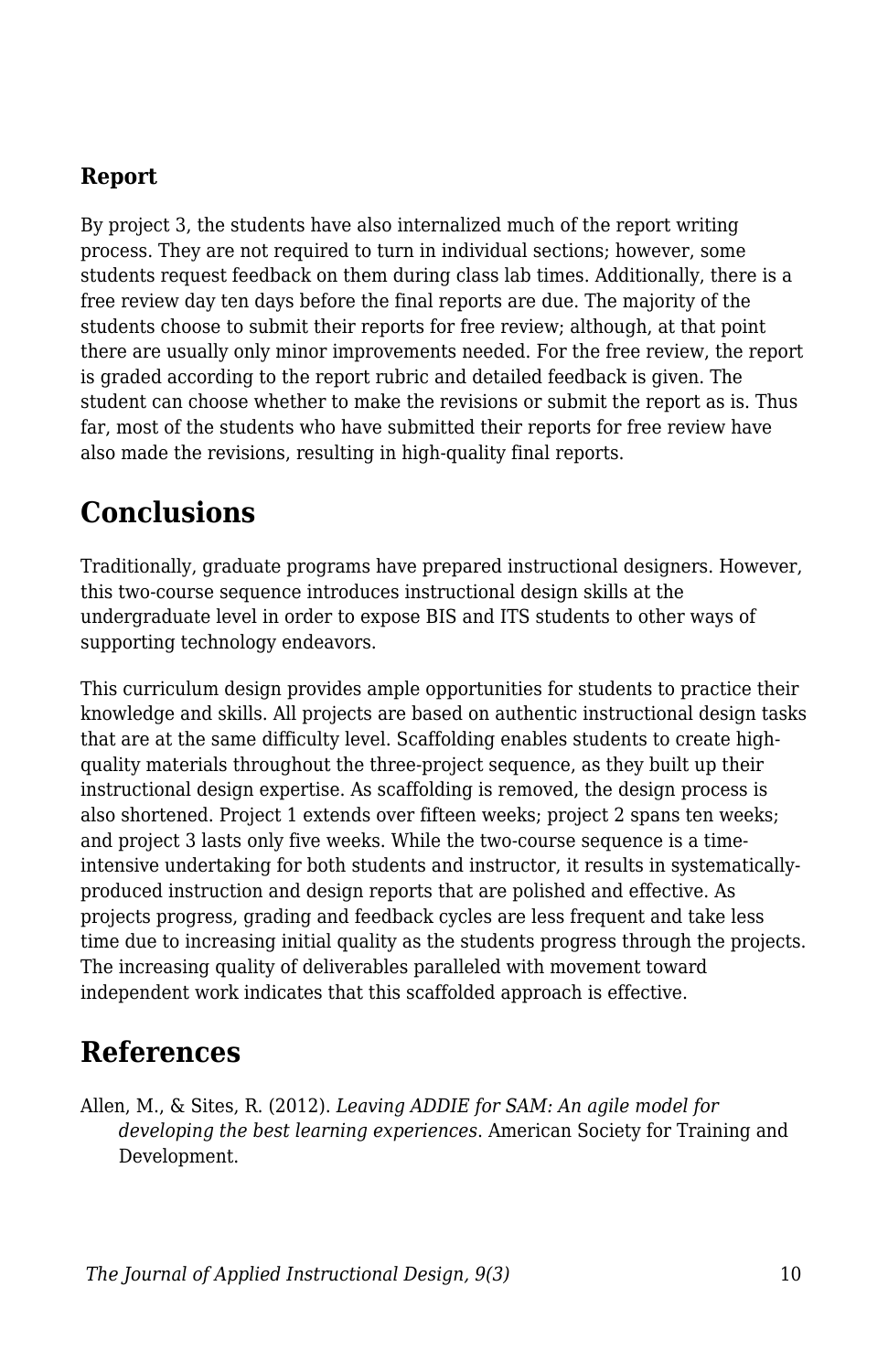- Anderson, L. W., & Krathwohl, D. R. (2001). *A taxonomy for learning, teaching, and assessing: A revision of Bloom's taxonomy of educational objectives.* Longman.
- Duch, B., Groh, S., & Allen, D. (2001). *The power of problem-based learning: A practical "how to" for teaching undergraduate courses in any discipline.* Stylus Publishing, LLC.
- Morrison, G. R., Ross, S. M., Kalman, H. K., & Kemp, J. E. (2012). *Designing effective instruction* (7th ed.). Wiley.
- Wood, D., Bruner, J. S., & Ross, G. (1976). The role of tutoring in problem solving\*. *Journal of Child Psychology and Psychiatry*, *17*(2), 89–100.